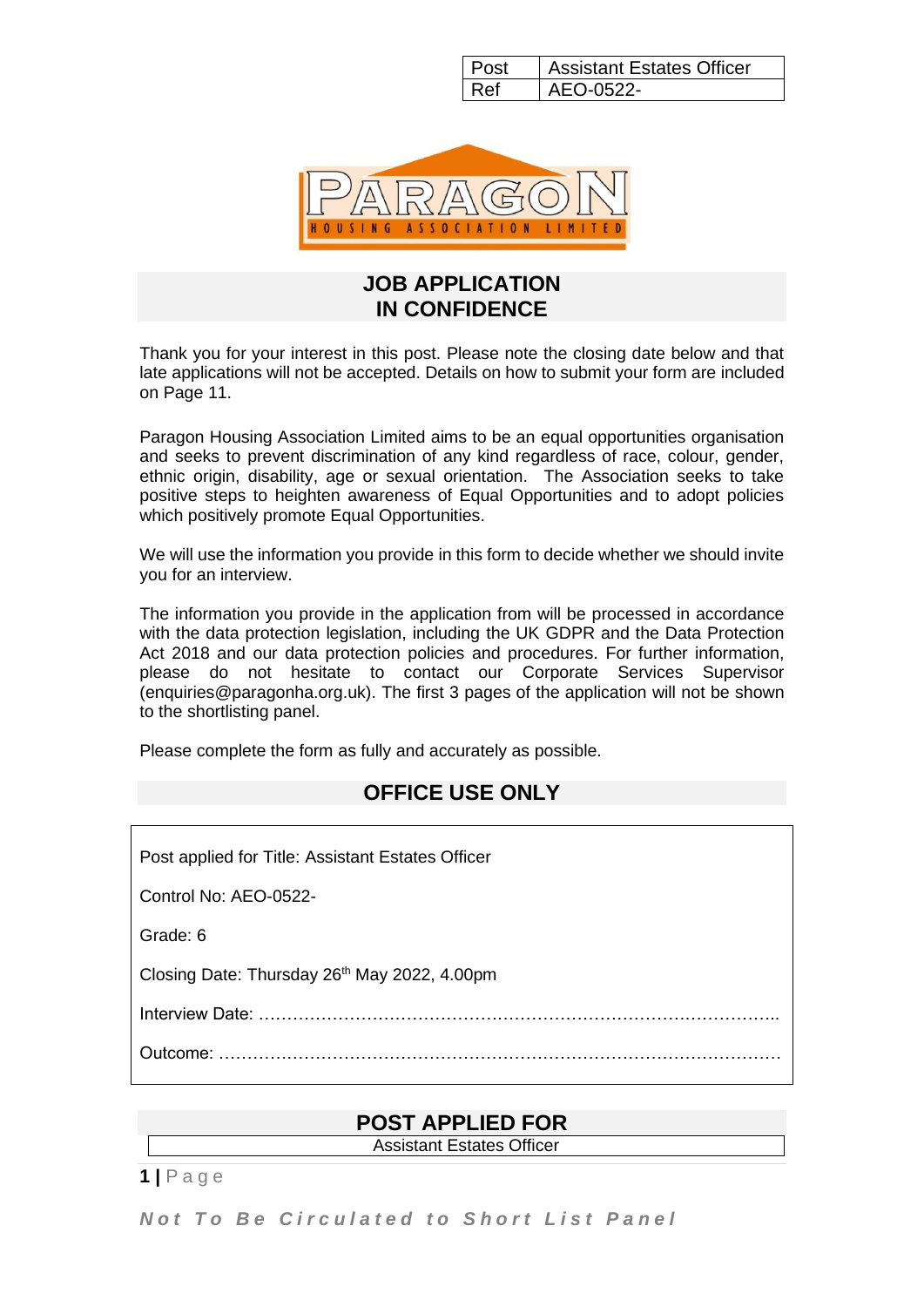| Post | <b>Assistant Estates Officer</b> |
|------|----------------------------------|
| Ref  | AEO-0522-                        |

## **PERSONAL INFORMATION**

| Address For Correspondence:                                                                            |  |  |  |  |
|--------------------------------------------------------------------------------------------------------|--|--|--|--|
|                                                                                                        |  |  |  |  |
|                                                                                                        |  |  |  |  |
|                                                                                                        |  |  |  |  |
| <b>Contact Details</b>                                                                                 |  |  |  |  |
| Please provide details only of those telephone numbers we can contact you on<br>and/or leave messages. |  |  |  |  |
|                                                                                                        |  |  |  |  |
| Home Tel. No:                                                                                          |  |  |  |  |
|                                                                                                        |  |  |  |  |
|                                                                                                        |  |  |  |  |
| Please provide an e mail address that we can contact you on in connection with this<br>application     |  |  |  |  |
|                                                                                                        |  |  |  |  |

#### **Assistance for people with disabilities**

We are committed to being an Equal Opportunities Employer and do not discriminate in any way

If you consider that you have a disability, are there any arrangements that we can make to assist/adapt for you if you are called for interview or if successfully employed ?

Please give details below

#### **2 |** P a g e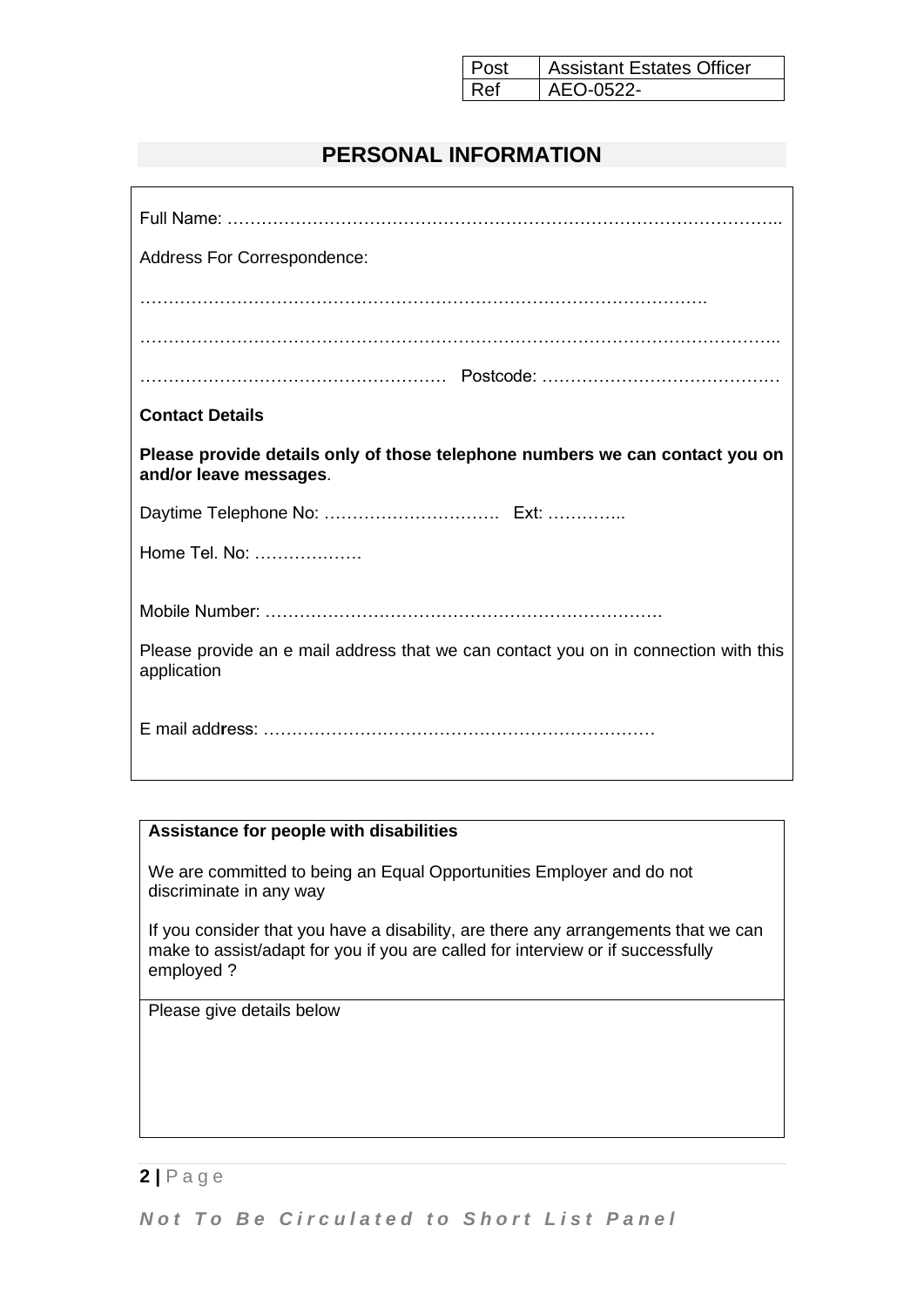| l Post | <b>Assistant Estates Officer</b> |
|--------|----------------------------------|
| l Ref  | AEO-0522-                        |

### **REFEREES**

Please give the names, addresses and telephone numbers of two people who we may apply to for references. They should be qualified to comment on your ability and experience for this appointment and should include a referee from your current or most recent employer. We do not accept references from family members.

Referees will not be approached prior to a conditional offer being accepted.

| <b>Reference 1</b>                | Reference 2     |
|-----------------------------------|-----------------|
| (present or most recent employer) |                 |
|                                   |                 |
|                                   |                 |
|                                   |                 |
|                                   |                 |
| Post Code                         | Post Code       |
| Telephone No:                     | Telephone No:   |
| E Mail Address:                   | E Mail Address: |

### **IMMIGRATION, ASYLUM & NATIONALITY ACT 2006**

The Immigration, Asylum and Nationality Act 2006 makes it an offence to employ anyone who is not entitled to live or work in the EU. Applicants selected for interview will be required to provide evidence that they are entitled to live and work in the EU. Appropriate documentation may include the original of your current passport, visa, birth certificate or any other document (or combination of documents) indicated by the Act.

#### **Do you currently have the right to work and live in the EU?**

**YES/NO**

*Please delete as appropriate*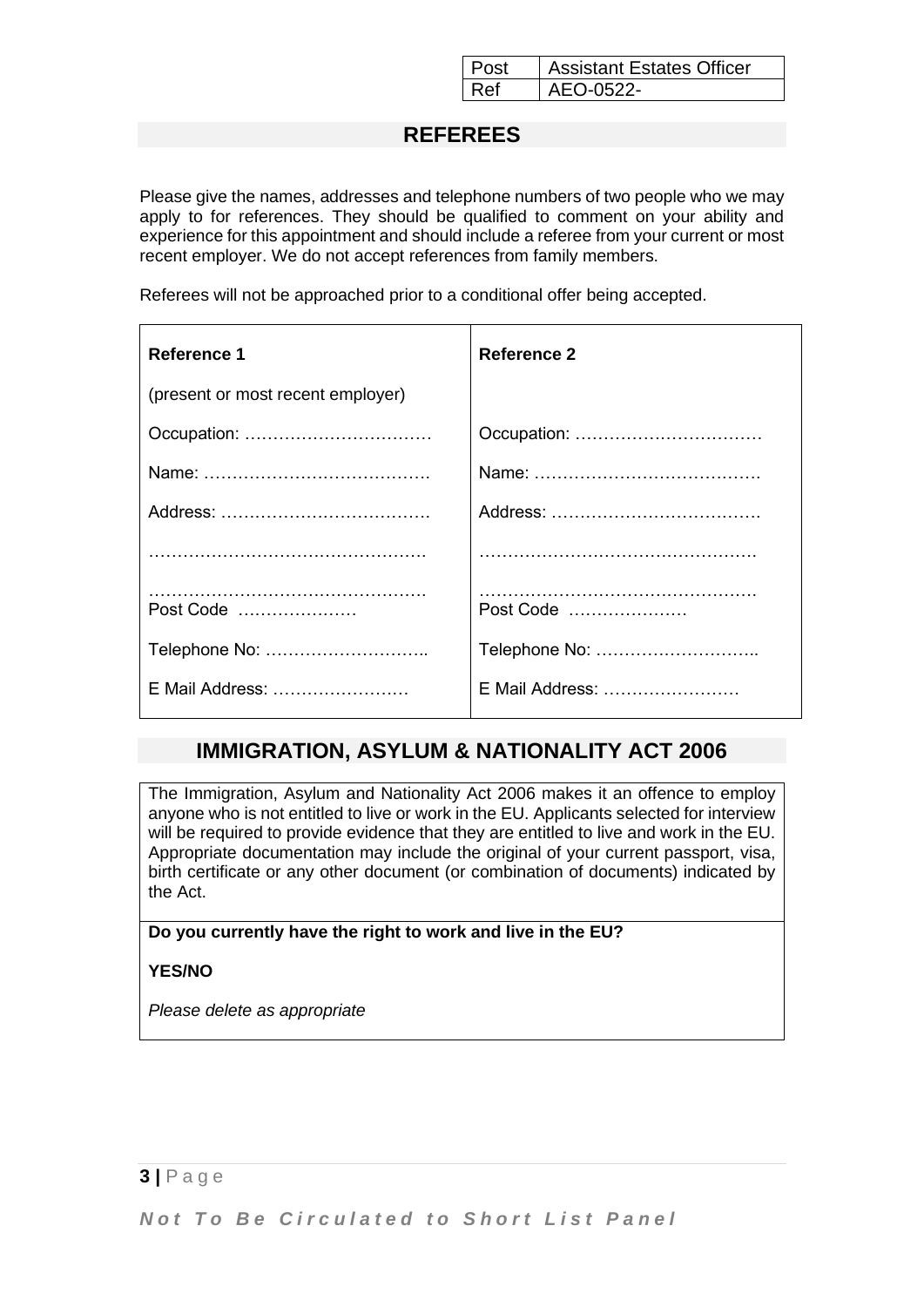| l Post | <b>Assistant Estates Officer</b> |
|--------|----------------------------------|
| l Ref  | AEO-0522-                        |

### **DECLARATION**

*I have read this application form fully and I declare that the information I have given in support of my application is to the best of my knowledge and belief, true and complete. I understand that if it is discovered subsequently that any statement is false or misleading or that I have withheld any relevant information my application may be disqualified or if I already been appointed I may be dismissed without notice*

Signed:

Date: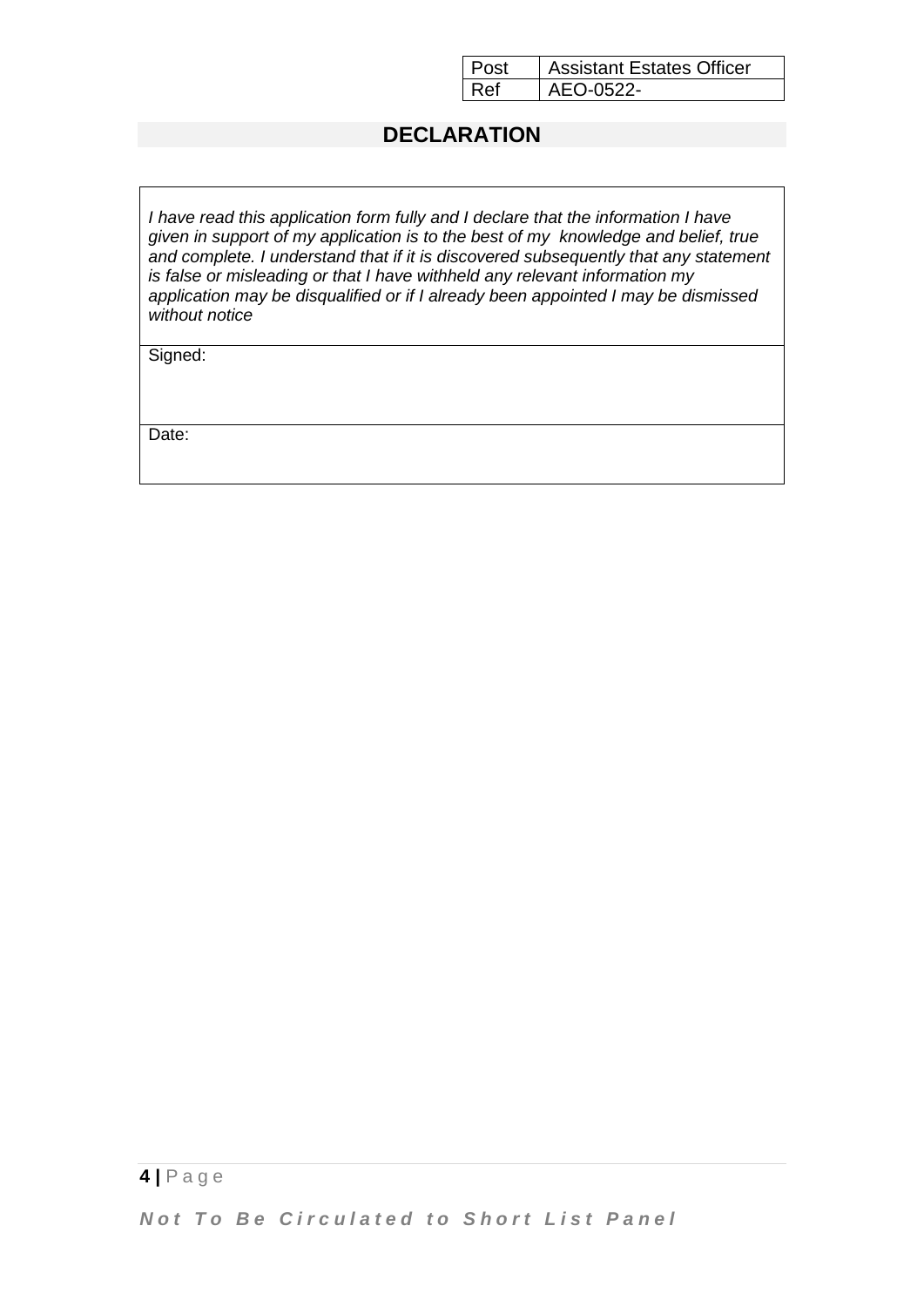| Post | <b>Assistant Estates Officer</b> |
|------|----------------------------------|
| Ref  | AEO-0522-                        |

# **PRESENT OR MOST RECENT EMPLOYMENT**

| <b>Name &amp; Address of Employer</b>                                                             |  |  |  |  |
|---------------------------------------------------------------------------------------------------|--|--|--|--|
|                                                                                                   |  |  |  |  |
|                                                                                                   |  |  |  |  |
|                                                                                                   |  |  |  |  |
| If unemployed details of last employer                                                            |  |  |  |  |
| Date From                                                                                         |  |  |  |  |
|                                                                                                   |  |  |  |  |
| Date To                                                                                           |  |  |  |  |
| <b>Position Held</b>                                                                              |  |  |  |  |
|                                                                                                   |  |  |  |  |
| Please give a brief description of your present job, include main duties and<br>responsibilities. |  |  |  |  |
|                                                                                                   |  |  |  |  |
|                                                                                                   |  |  |  |  |
|                                                                                                   |  |  |  |  |
|                                                                                                   |  |  |  |  |
|                                                                                                   |  |  |  |  |
|                                                                                                   |  |  |  |  |
|                                                                                                   |  |  |  |  |
|                                                                                                   |  |  |  |  |
|                                                                                                   |  |  |  |  |
|                                                                                                   |  |  |  |  |
|                                                                                                   |  |  |  |  |
|                                                                                                   |  |  |  |  |
| Salary & Other Benefits/Payments                                                                  |  |  |  |  |
|                                                                                                   |  |  |  |  |
| Notice Required                                                                                   |  |  |  |  |
|                                                                                                   |  |  |  |  |
| <b>Reason for Leaving or Seeking New Employment</b>                                               |  |  |  |  |
|                                                                                                   |  |  |  |  |
|                                                                                                   |  |  |  |  |
|                                                                                                   |  |  |  |  |
|                                                                                                   |  |  |  |  |
|                                                                                                   |  |  |  |  |
|                                                                                                   |  |  |  |  |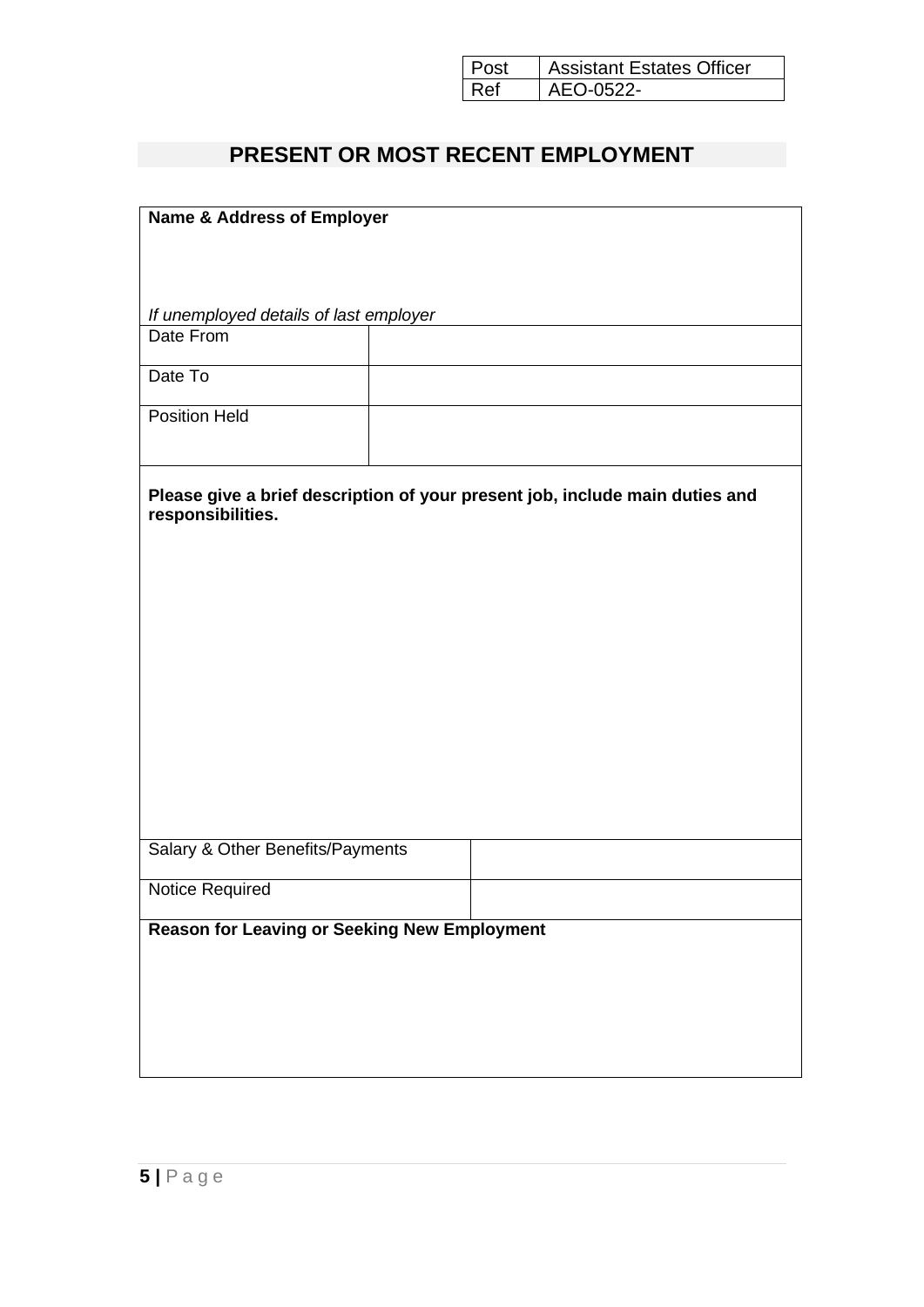| Post | <b>Assistant Estates Officer</b> |
|------|----------------------------------|
| Ref  | AEO-0522-                        |

# **EMPLOYMENT HISTORY**

Please give details of your previous paid or unpaid work or any other relevant experience that you would like to mention, starting with the **most recent.** Please continue on a separate sheet if necessary

| Name & Address<br>of Previous<br>Employer(s) | Dates<br>To $&$<br>From<br>(Month<br>& Year) | Position<br>Held | Main<br>Duties/Salary | Reason for<br>Leaving |
|----------------------------------------------|----------------------------------------------|------------------|-----------------------|-----------------------|
|                                              |                                              |                  |                       |                       |
|                                              |                                              |                  |                       |                       |
|                                              |                                              |                  |                       |                       |
|                                              |                                              |                  |                       |                       |
|                                              |                                              |                  |                       |                       |
|                                              |                                              |                  |                       |                       |
|                                              |                                              |                  |                       |                       |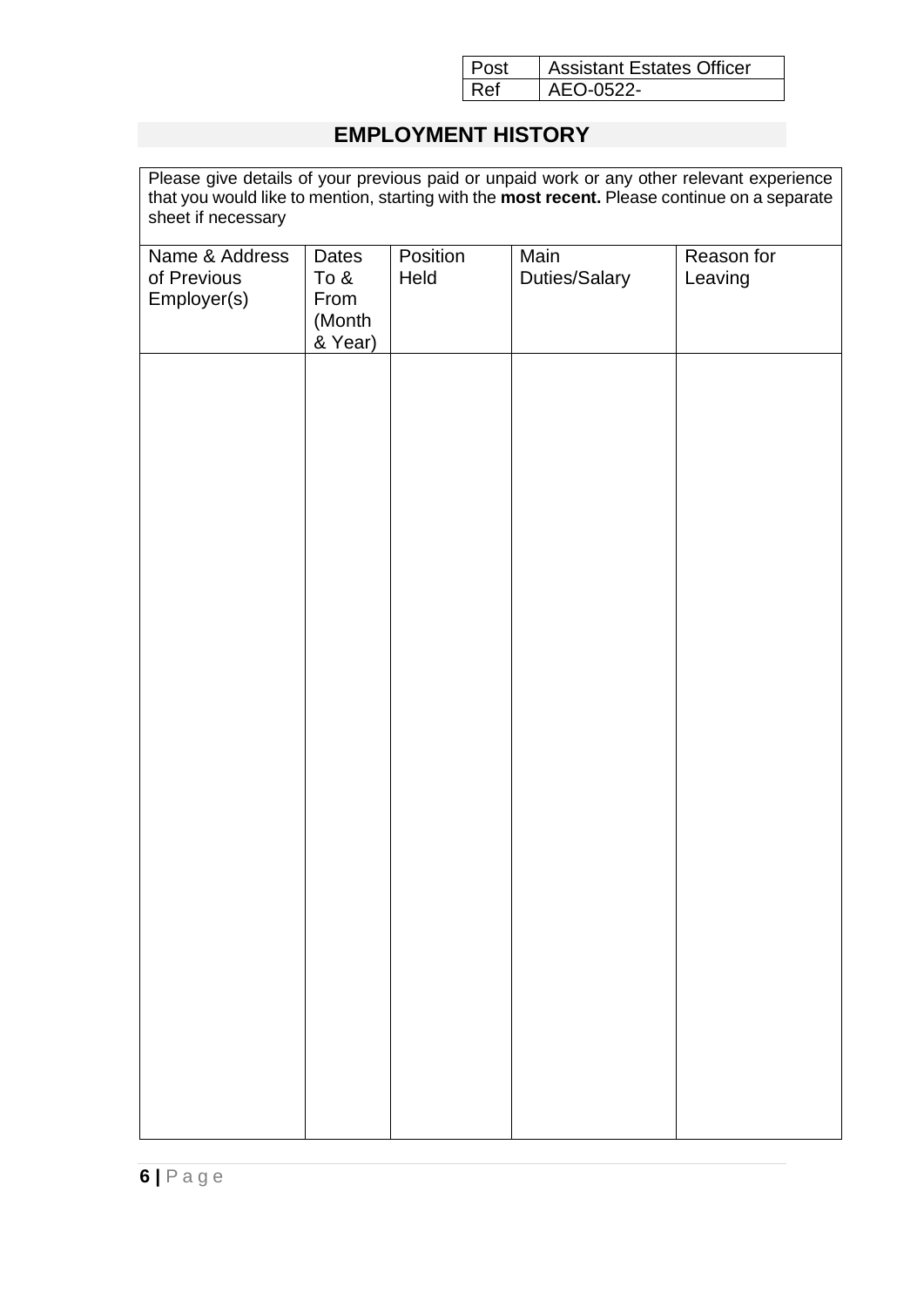| l Post | <b>Assistant Estates Officer</b> |
|--------|----------------------------------|
| l Ref  | AEO-0522-                        |

# **SECONDARY EDUCATION**

| Please list subjects passed |       |                 |       |  |  |
|-----------------------------|-------|-----------------|-------|--|--|
| Standard / "O" Grade or     | Grade | Higher Grade or | Grade |  |  |
| Equivalent                  |       | Equivalent      |       |  |  |
|                             |       |                 |       |  |  |
|                             |       |                 |       |  |  |
|                             |       |                 |       |  |  |
|                             |       |                 |       |  |  |
|                             |       |                 |       |  |  |
|                             |       |                 |       |  |  |
|                             |       |                 |       |  |  |
|                             |       |                 |       |  |  |
|                             |       |                 |       |  |  |

# **FURTHER EDUCATION**

| <b>Courses or Subjects</b><br><b>Studied</b> | Degrees, Diplomas, Certificates<br>Obtained |
|----------------------------------------------|---------------------------------------------|
|                                              |                                             |
|                                              |                                             |
|                                              |                                             |
|                                              |                                             |

# **PROFESSIONAL QUALIFICATIONS**

| Name of Awarding Body | Qualifications Obtained, membership of<br>Professional Institution etc |
|-----------------------|------------------------------------------------------------------------|
|                       |                                                                        |
|                       |                                                                        |
|                       |                                                                        |
|                       |                                                                        |
|                       |                                                                        |
|                       |                                                                        |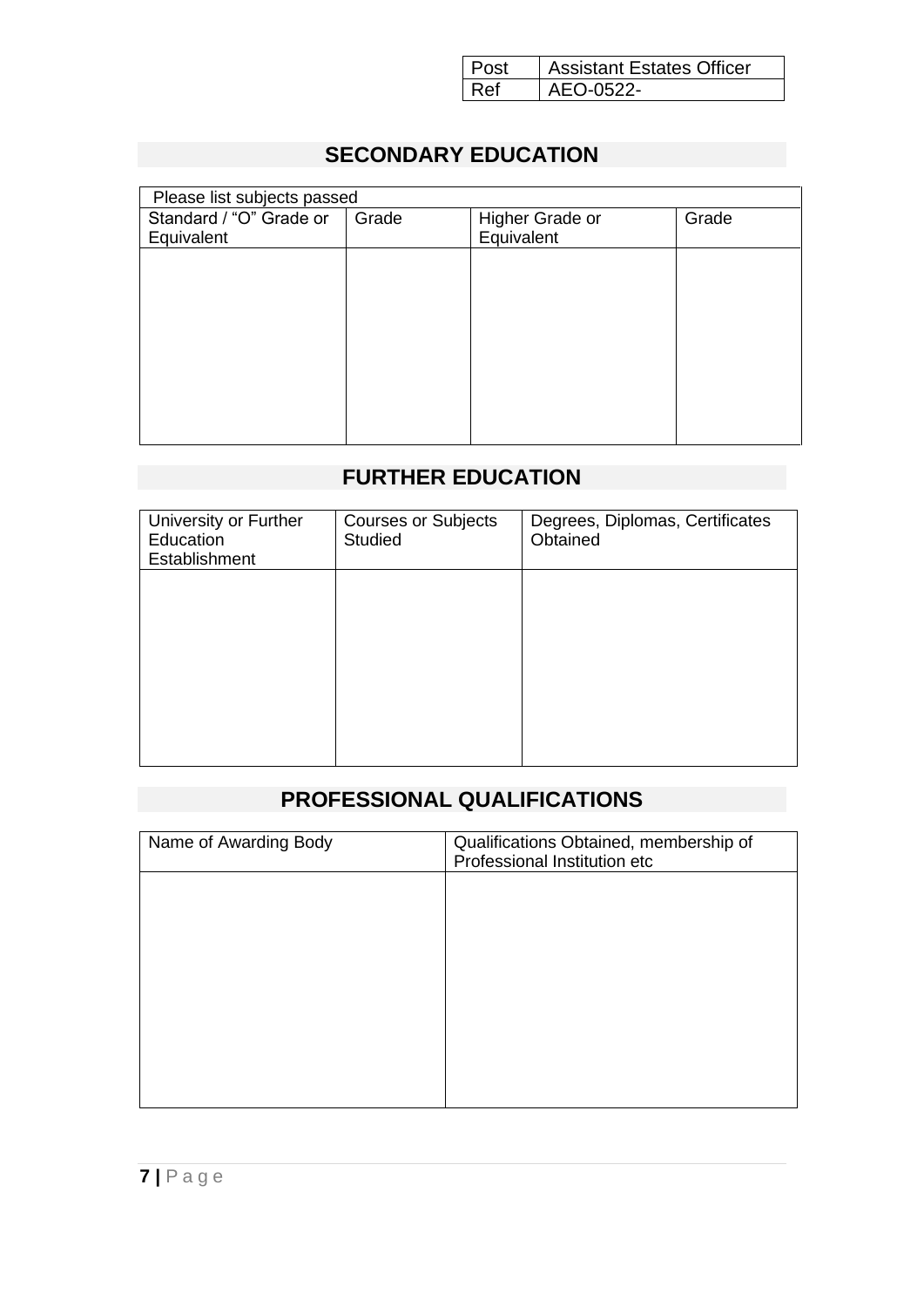| l Post | <b>Assistant Estates Officer</b> |
|--------|----------------------------------|
| l Ref  | $AFO-0.522-$                     |

## **EMPLOYMENT WITH PARAGON HOUSING ASSOCIATION**

Using the information provided in the Job Advert, Job Description, Person Specification and any other materials issued, please tell us how your experience, skills and knowledge satisfy the requirements for this job.

*This is a key part of the shortlisting process and you can use experience outside paid employment.*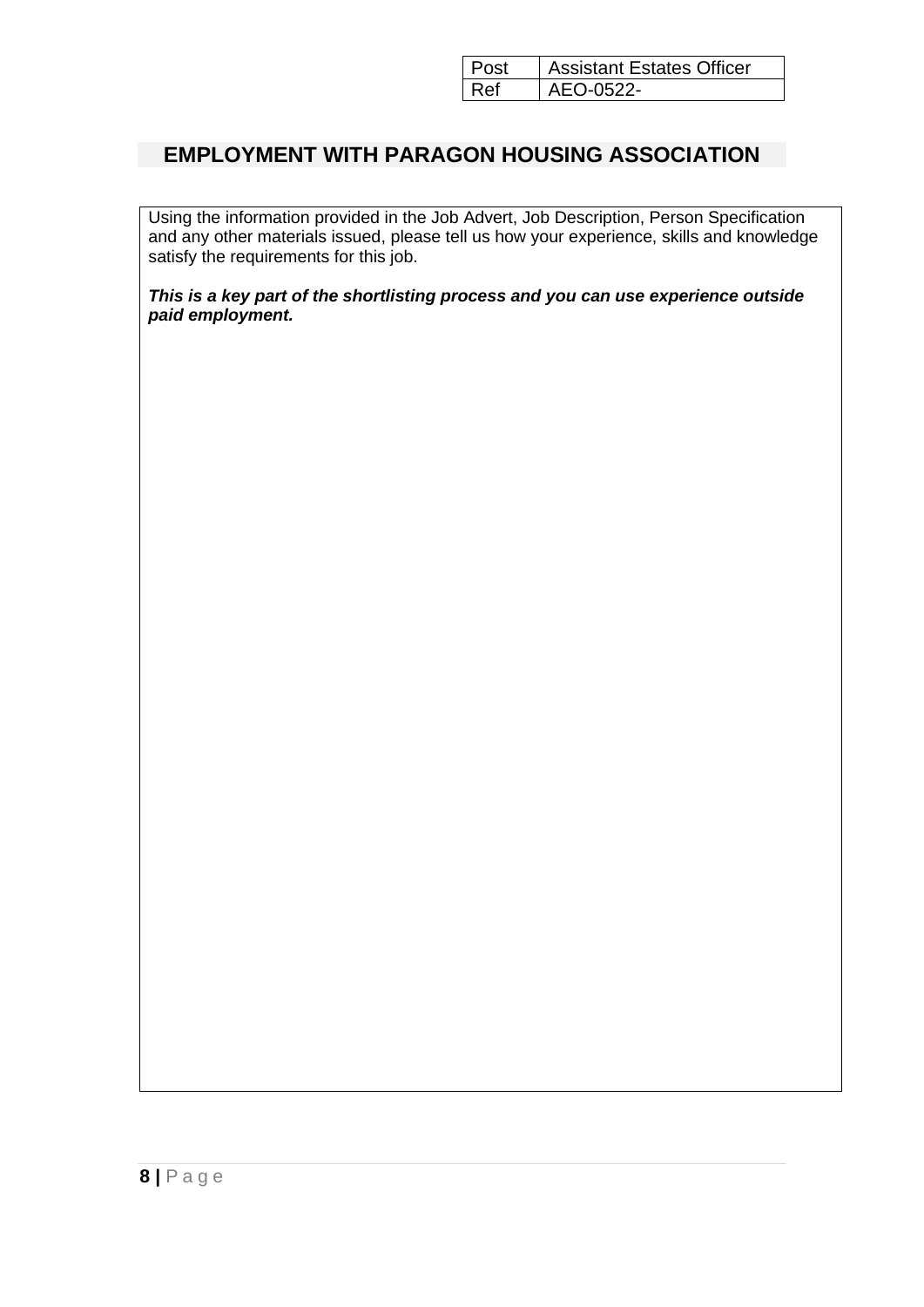|     | <b>Assistant Estates Officer</b> |
|-----|----------------------------------|
| R⊿f | $AFO-0.522-$                     |

#### **OTHER EXPERIENCE**

| Please supply any other relevant information about your skills, experience or       |
|-------------------------------------------------------------------------------------|
| activities that you feel will support your application for this post. Continue on a |
| separate sheet if necessary.                                                        |

# **DRIVING LICENCE**

Do you have a full and current driving licence? YES/NO

*Please delete as appropriate*

## **TRAINING COURSES**

| Please provide details of any relevant short courses or training undertaken |          |  |
|-----------------------------------------------------------------------------|----------|--|
| Course & Year                                                               | Provider |  |
|                                                                             |          |  |
|                                                                             |          |  |
|                                                                             |          |  |
|                                                                             |          |  |
|                                                                             |          |  |
|                                                                             |          |  |
|                                                                             |          |  |

## **COMPUTER SKILLS**

Please provide details of any relevant computer skills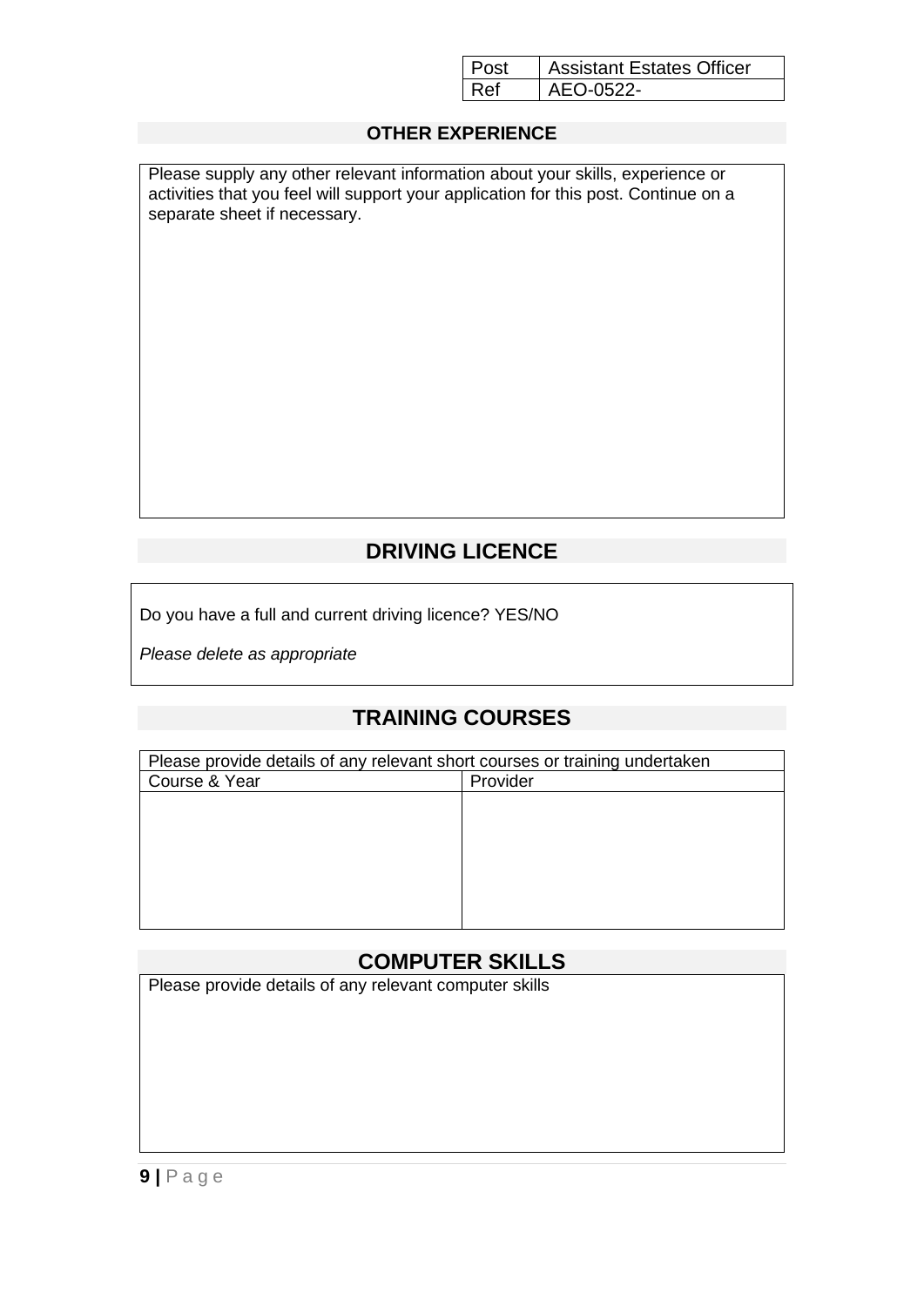|     | <b>Assistant Estates Officer</b> |
|-----|----------------------------------|
| R⊿f | $AFO-0.522-$                     |

### **RELATIONSHIP TO STAFF MEMBERS**

If you are related to any employee of Paragon Housing Association or anyone who has been employed as a staff member or has been engaged as a supplier, consultant or contractor in the last 12 months, please provide details:

## **RELATIONSHIP TO MANAGEMENT COMMITTEE MEMBERS**

If you are related to a Committee member of Paragon Housing Association or anyone who has been a Committee member in the last 12 months, please provide details:

# **REHABILITATION OF OFFENDERS ACT 1974**

The Rehabilitation of Offenders Act 1974 enables some criminal convictions to become spent or ignored, after a 'rehabilitation period'. Excepted posts are those to which the Rehabilitation of Offenders Act 1974 (Exceptions) Order 1975 applies. You may be entitled to withhold information about convictions that are 'spent' under the provision of the act. In the event of employment, any failure to disclose could result in dismissal or disciplinary action by your employer.

If selected for interview you will be required to complete a criminal convictions declaration form that will only be reviewed if an offer of employment is being made.

## **CANVASSING**

Canvassing directly or indirectly in connection with the appointment shall disqualify your application. If discovered after appointment you will be liable to dismissal.